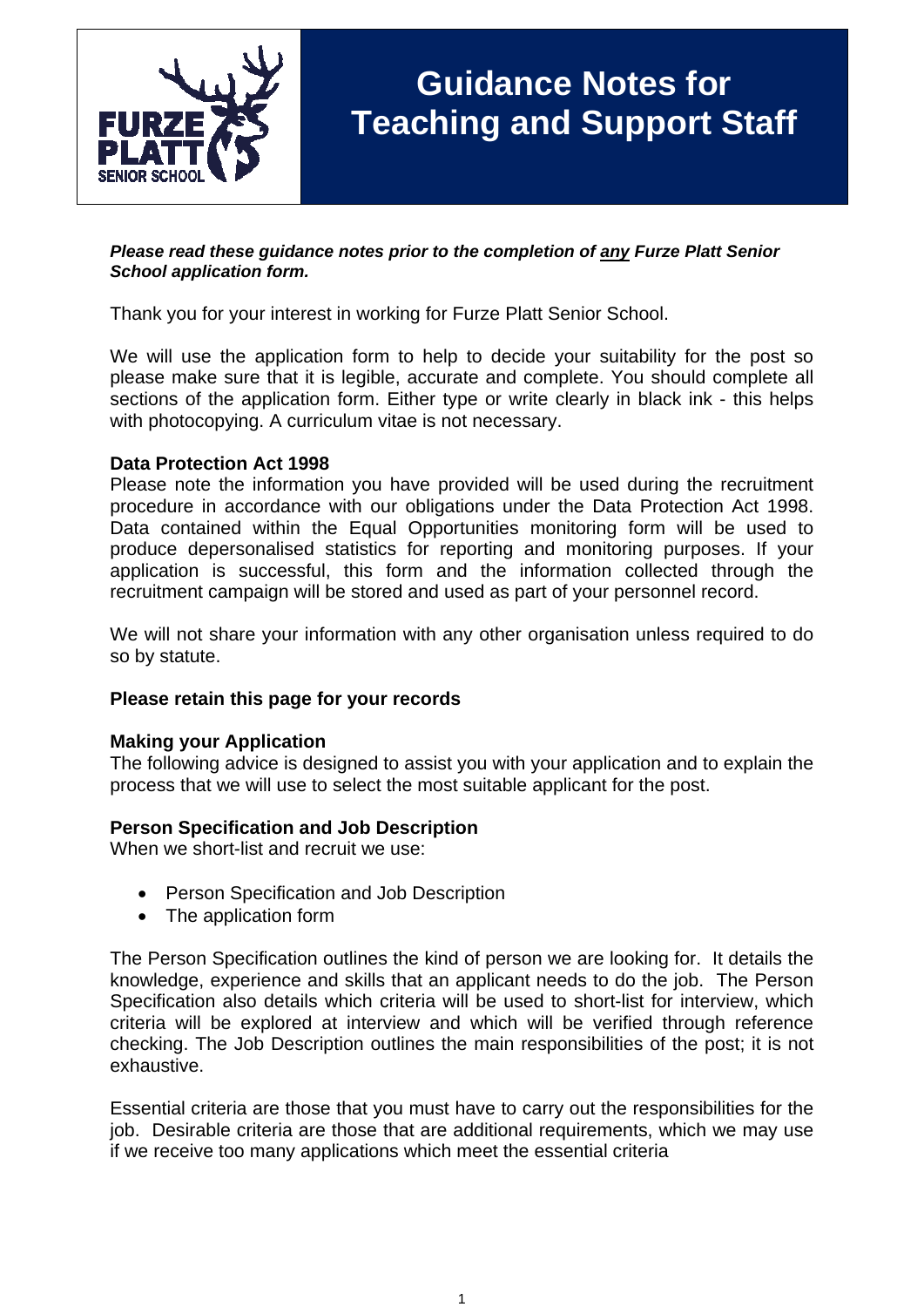## **Application Form**

Please refer to the Person Specification and ensure that you provide information that shows how you meet the criteria listed. You need to tell us anything that is relevant to the job for which you are applying. The information contained in the application form is the information we will use when short-listing for interview.

You will need to consider your full current and previous employment (paid and unpaid) since leaving education as well as experience gained in the community, through volunteering and leisure activities.

Please indicate on the application form any dates that you are not available to attend interview, though we will not always be able to match our interview schedule to your availability.

## **Correspondence**

To provide an efficient and effective service to all applicants the School endeavours to communicate in email format where possible. We therefore ask that you provide us with a contact email address and to provide email addresses if possible when completing the References Section of the application form. We will email candidates to let them know whether they have been shortlisted.

## **Appointment and Feedback**

It is our usual practice to telephone candidates at the end of the day to notify them of whether they have been successful. If you are unsuccessful, you will be offered feedback, designed to help you with future applications.

## **Equal Opportunities Monitoring Form**

At Furze Platt Senior School we want our workforce to reflect the diversity of the community we serve. Your cooperation in providing information by completing the equal opportunities form is one of the ways we hope to achieve this. This information will be treated in the strictest confidence and will be detached before short-listing or interviewing.

It is our policy to ensure that job applicants and employees are treated justly, and are recruited, selected, trained and promoted on the basis of the job requirements, skills and abilities. We will ensure that people are not disadvantaged by conditions or requirements, which cannot be shown to be justified as being necessary for the effective performance of the job. You are under no obligation to complete this form, however if you do you are agreeing, under the Data Protection Act 1998 that Furze Platt Senior School may hold and use personal information about you for monitoring purposes.

#### **Safeguarding the Vulnerable**

Furze Platt Senior School has a responsibility for and is committed to safeguarding and promoting the welfare of children, young people and vulnerable adults to ensure that they are protected from harm

## **Applicants with a Disability - Guaranteed Interview Scheme (Two Ticks Symbol)**

Furze Platt Senior School operates a Guaranteed Interview Scheme. This scheme ensures that any disabled candidate, who meets the minimum essential criteria for the job, will be guaranteed an interview alongside other short-listed candidates. The final appointment will, however, be on merit.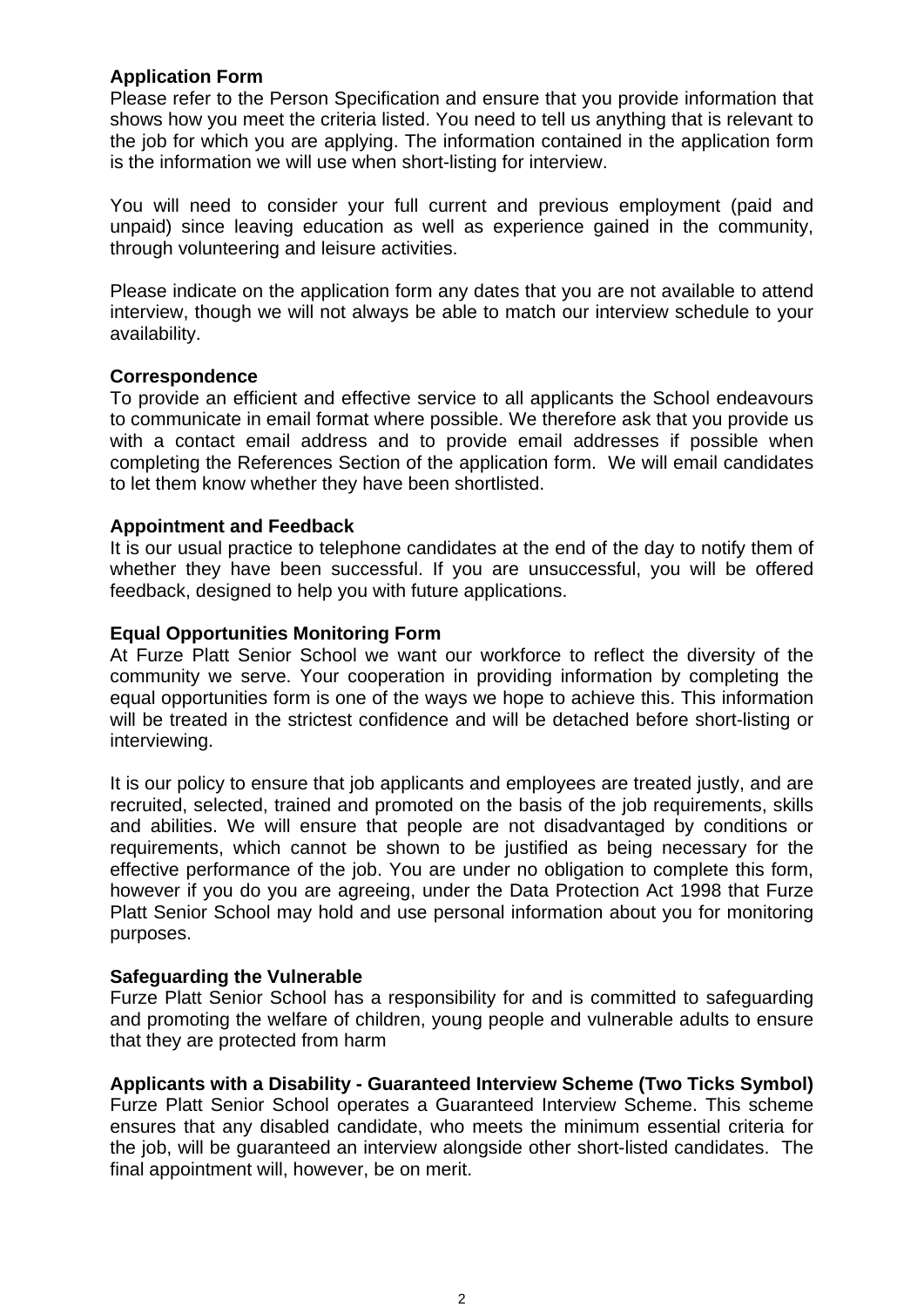Please see the Equal Opportunities Monitoring section of the application form for further details.

## **All conditional offers of employment are subject to the following preemployment clearances:**

## **Satisfactory Medical Clearance**

All successful candidates complete a medical questionnaire and may be required to pass a medical examination by the School's occupational health physician.

## **Satisfactory References**

Furze Platt Senior School practice is to take up two references, one of which must be the current or most recent employer. Where candidates are employed or were employed in a school, it is expected that the employer reference will come from the Headteacher. Referees must not be a member of your family, or spouse/partner. If you are a recent school or further education leaver, one of your references must be from the Headteacher or Lecturer. Occasionally more than two references may be required, if this is the case, we will inform you before we contact former employers.

For teaching staff it is the policy of the Furze Platt Senior School to take up references **prior** to interview, unless requested otherwise.

Furze Platt Senior School reserves the right to verify any information given in the application form and throughout the selection process. In the event that the School receives any information through the verification process which may differ from the information you have provided or has an adverse effect on our decision, it is School's policy to give applicants the opportunity to comment on that before any final decision is taken.

No offer of employment will be made without the receipt of two satisfactory references.

#### **Disclosure and Barring Service (DBS) Clearance**

If a post requires a DBS check, then the successful candidates will be required to complete the appropriate DBS documentation. The successful candidate will be unable to take up the appointment until the clearance is received from the DBS. The timescale for these checks is outside RBWM's control and this can take several weeks.

#### **Rehabilitation of Offenders Act 1974**

The Rehabilitation of Offenders Act 1974 makes it unlawful for prospective employers to take into account offences in relation to which the person concerned is deemed to be rehabilitated. However all posts at Furze Platt Senior School are covered by the Rehabilitation of Offenders Act (Exemptions) Order 1975 whereby detail must be given about all convictions, whether spent or not.

Therefore, all applicants applying for posts at Furze Platt Senior School will need to complete the attached Disclosure of Criminal Background form.

#### **Evidence of Qualifications**

We will need evidence of the qualifications (original certificates) you specify in your application form. Shortlisted candidates must bring the original certificates with them on the interview day. Copies will not be accepted.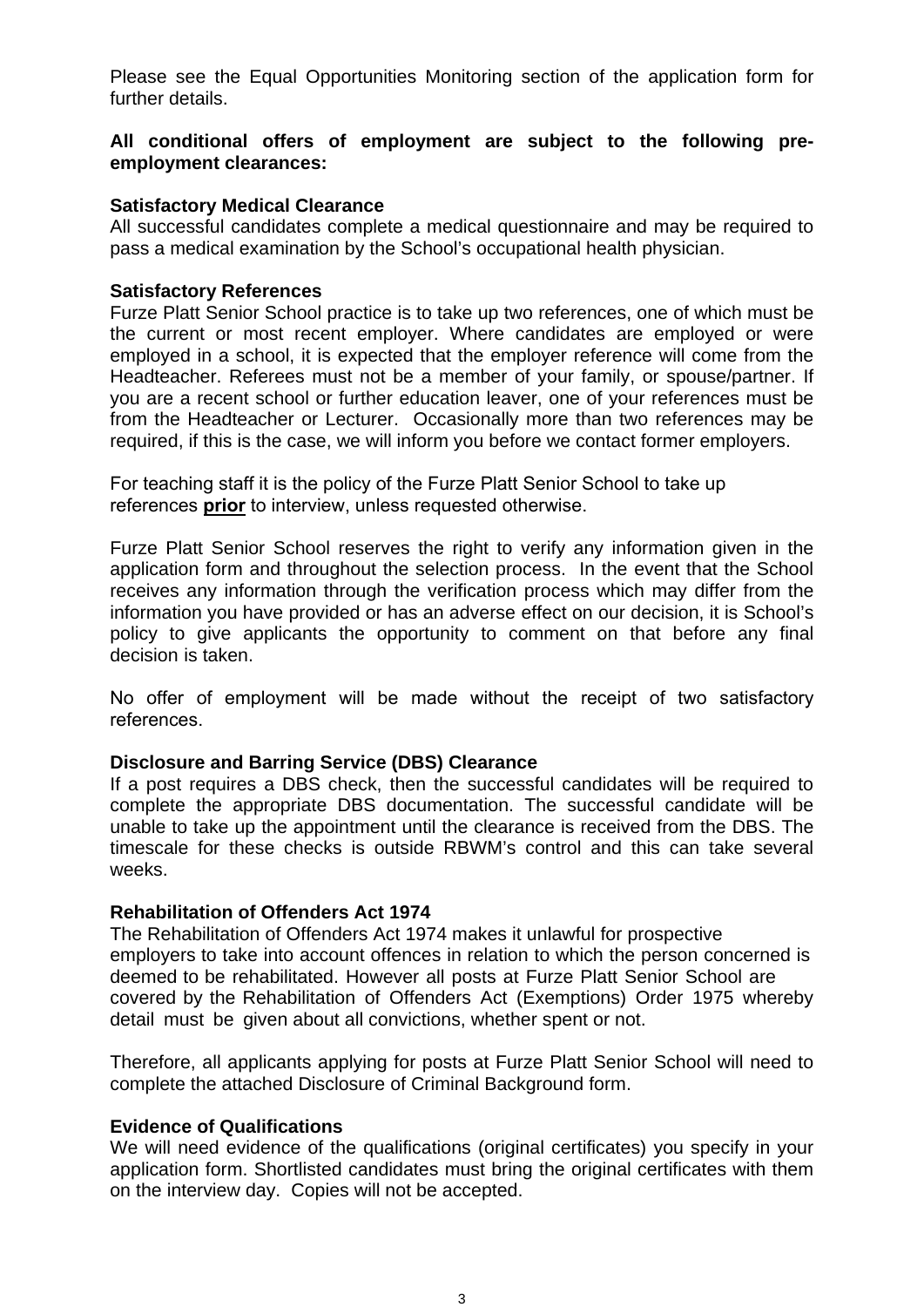## **Eligibility to work in the UK**

In order to comply with the Asylum and Immigration Act 1996 (As AMENDED) (Immigration, Asylum and Nationality Act 2006), all employers in the United Kingdom are required to make basic documentation checks on every person they intend to employ.

We ask all short-listed applicants to provide proof that they can be legally employed. We have to see satisfactory proof in the form of **original** documentation before we can confirm any offer of employment. If we do not see satisfactory proof, an offer of employment can be withdrawn.

## **From the 29th February 2008 the requirements for documentation are as follows:**

List A establishes that the person has an ongoing entitlement to work in the UK.

# **List A:**

- A UK passport
- A passport containing a certificate of entitlement certifying that you have the right of abode in the UK.
- A European Economic Area (EEA) (including Switzerland) passport or EEA national identity card.
- A residence permit, registration certificate or document certifying or indicating permanent residence issued by the Home Office (HO) or the Border and Immigration Agency (BIA) to a national of an EEA country or Switzerland.
- A Permanent residence card issued by the HO or the BIA to the family member of a national of a EEA country or Switzerland
- A Biometric Immigration Document issued by the BIA, which indicates that the person named, is allowed to stay indefinitely in the UK or has no time limit on their stay in the UK.
- A passport or other travel documentation endorsed to show that the holder is exempt from immigration control, is allowed to stay indefinitely in the UK, has the right of abode in the UK or has no time limit on their stay in the UK.
- An Immigration Status Document issued by the HO or the BIA to the holder with an endorsement indicating that the person named in it is allowed to stay indefinitely in the UK or has no time limit on their stay in the UK, **when produced in combination with** an official document giving the person's permanent National Insurance Number and their name issued by a Government agency or a previous employer
- A full birth certificate or an adoption certificate issued in the UK, Channel Islands, the Isle of Man or Ireland that specifies the names of your parents; **when produced in combination with** an official document giving the persons permanent National Insurance number and their name issued by a Government agency or a previous employer.
- A certificate of registration or naturalisation as a British citizen; **when produced in combination with** an official document giving the person's permanent National Insurance Number and their name issued by a Government Agency or a previous employer.
- A letter issued by the HO or the BIA to the holder, which indicates that the person named in, is allowed to stay indefinitely in the UK**, when produced in combination with** an official document giving the person's permanent National Insurance Number and their name issued by a Government agency or a previous employer.